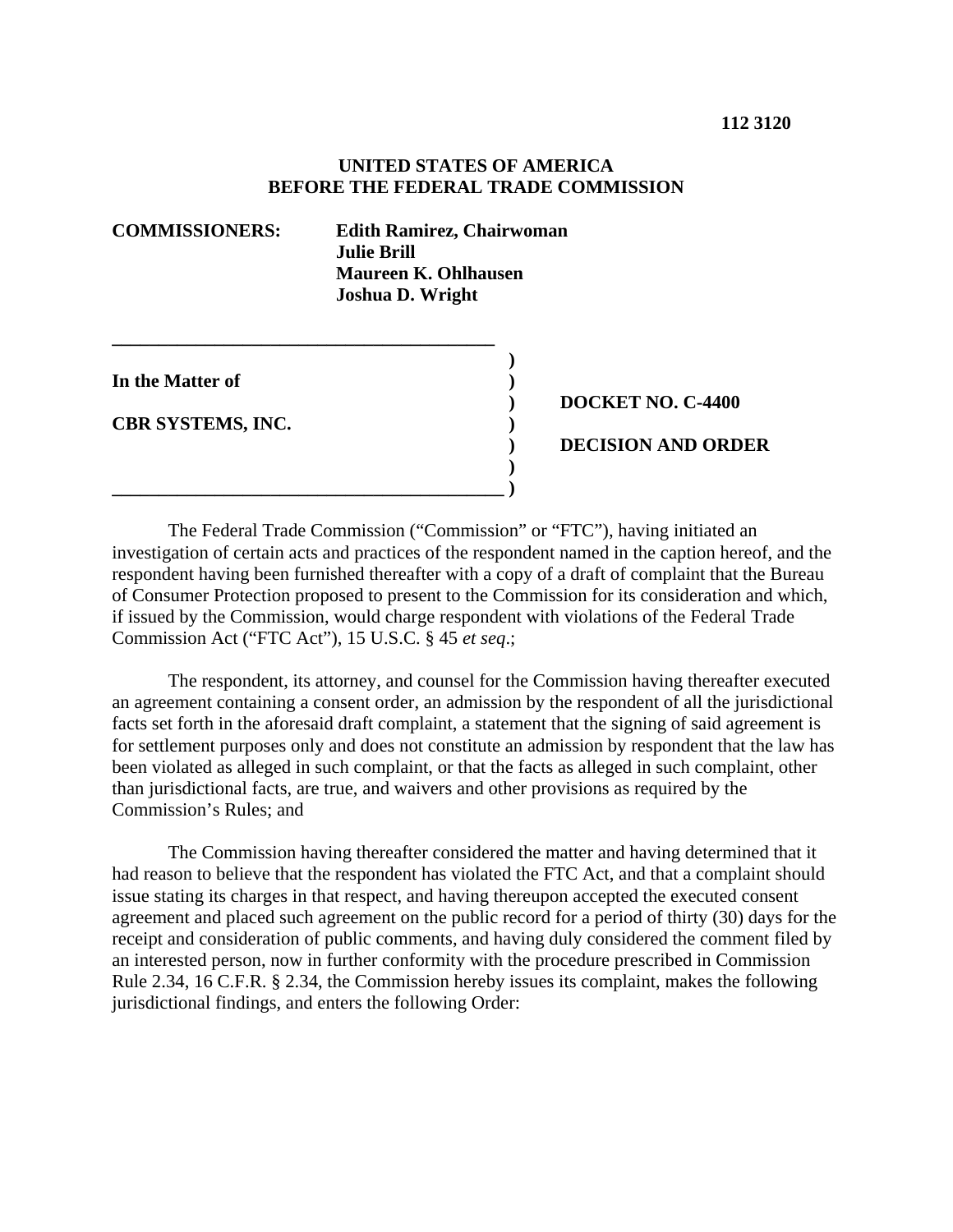- 1. Respondent Cbr Systems, Inc. is a California corporation with its principal office or place of business at 1200 Bayhill Drive, Suite 301, San Bruno, California 94066.
- 2. The Federal Trade Commission has jurisdiction of the subject matter of this proceeding and of the respondent, and the proceeding is in the public interest.

## **ORDER**

## **DEFINITIONS**

For purposes of this order, the following definitions shall apply:

- 1. Unless otherwise specified, "respondent" shall mean Cbr Systems, Inc., and its successors and assigns.
- 2. "Commerce" shall mean as defined in Section 4 of the Federal Trade Commission Act, 15 U.S.C. § 44.
- 3. "Personal information" shall mean individually identifiable information from or about an individual consumer including, but not limited to: (a) a first and last name; (b) a home or other physical address, including street name and name of city or town; (c) an email address or other online contact information, such as an instant messaging user identifier or a screen name; (d) a telephone number; (e) a Social Security number; (f) a driver's license number or other government-issued identification number; (g) a bank account, debit card, or credit card account number; (h) a persistent identifier, such as a customer number held in a "cookie" or processor serial number; (i) clinical laboratory testing information, including test results; or (j) the fact and circumstances of a child's adoption, such as whether the birth mother was a surrogate. For the purpose of this provision, a "consumer" shall mean any person, including, but not limited to, any user of respondent's services, any employee of respondent, or any individual seeking to become an employee, where "employee" shall mean an agent, servant, salesperson, associate, independent contractor, or other person directly or indirectly under the control of respondent.

## **I.**

**IT IS ORDERED** that respondent and its officers, agents, representatives, and employees, directly or through any corporation, subsidiary, division, website, or other device or affiliate owned or controlled by respondent, shall not misrepresent in any manner, expressly or by implication, the extent to which it uses, maintains, and protects the privacy, confidentiality, security, or integrity of personal information collected from or about consumers.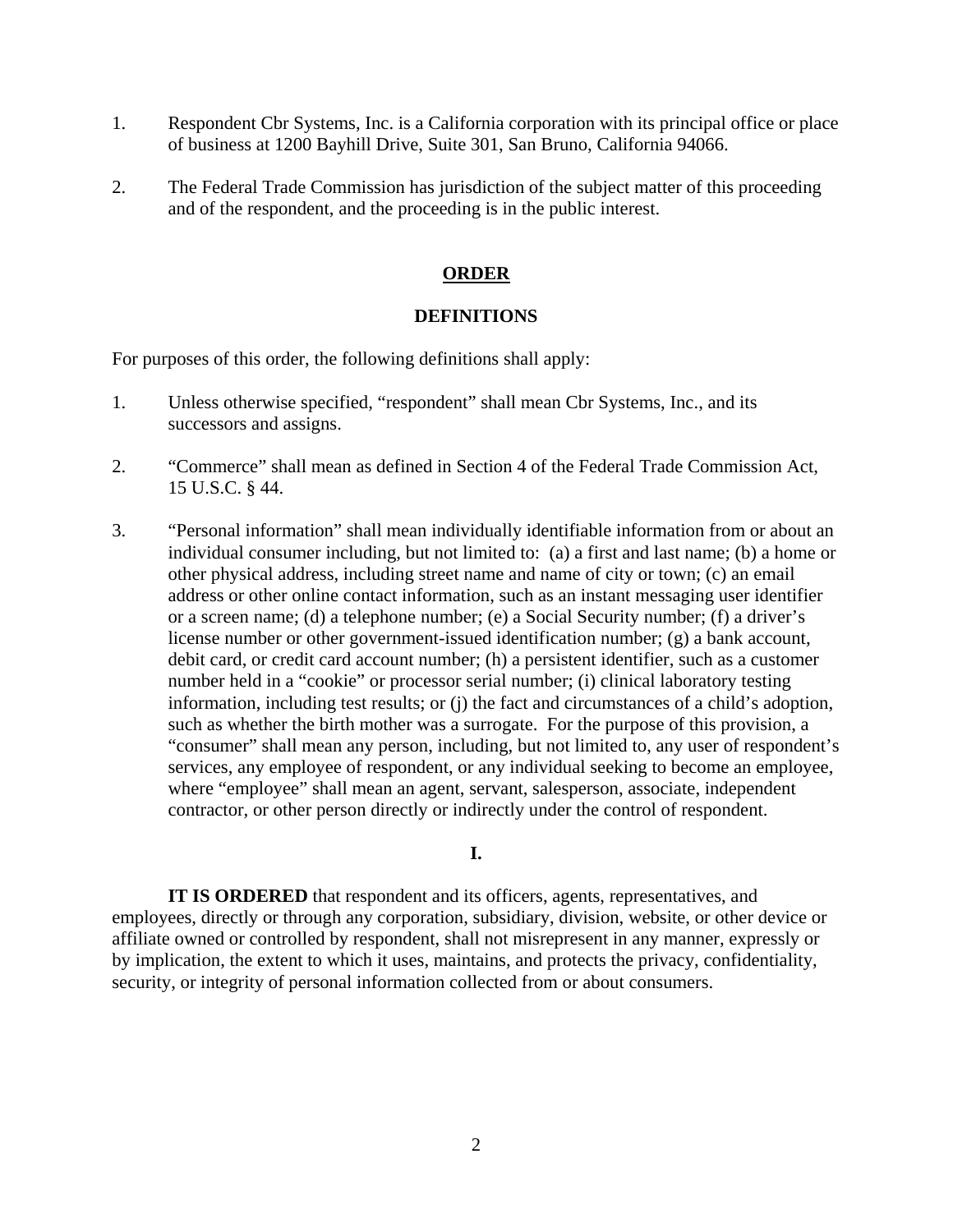**IT IS FURTHER ORDERED** that respondent shall, no later than the date of service of this order, establish and implement, and thereafter maintain, a comprehensive information security program that is reasonably designed to protect the security, confidentiality, and integrity of personal information collected from or about consumers by respondent or by any corporation, subsidiary, division, website, or other device or affiliate owned or controlled by respondent. This section may be satisfied through the review and maintenance of an existing program so long as that program fulfills the requirements set forth herein. Such program, the content and implementation of which must be fully documented in writing, shall contain administrative, technical, and physical safeguards appropriate to respondent's size and complexity, the nature and scope of respondent's activities, and the sensitivity of the personal information collected from or about consumers, including:

- A. the designation of an employee or employees to coordinate and be accountable for the information security program;
- B. the identification of material internal and external risks to the security, confidentiality, and integrity of personal information that could result in the unauthorized disclosure, misuse, loss, alteration, destruction, or other compromise of such information, and assessment of the sufficiency of any safeguards in place to control these risks. At a minimum, this risk assessment should include consideration of risks in each area of relevant operation, including, but not limited to: (1) employee training and management; (2) information systems, including network and software design, information processing, storage, transmission, and disposal; and (3) prevention, detection, and response to attacks, intrusions, or other systems failures;
- C. the design and implementation of reasonable safeguards to control the risks identified through risk assessment, and regular testing or monitoring of the effectiveness of the safeguards' key controls, systems, and procedures;
- D. the development and use of reasonable steps to select and retain service providers capable of appropriately safeguarding personal information they receive from respondent, and requiring service providers by contract to implement and maintain appropriate safeguards; and
- E. the evaluation and adjustment of the information security program in light of the results of the testing and monitoring required by subpart C, any material changes to any operations or business arrangements, or any other circumstances that respondent knows or has reason to know may have a material impact on the effectiveness of the information security program.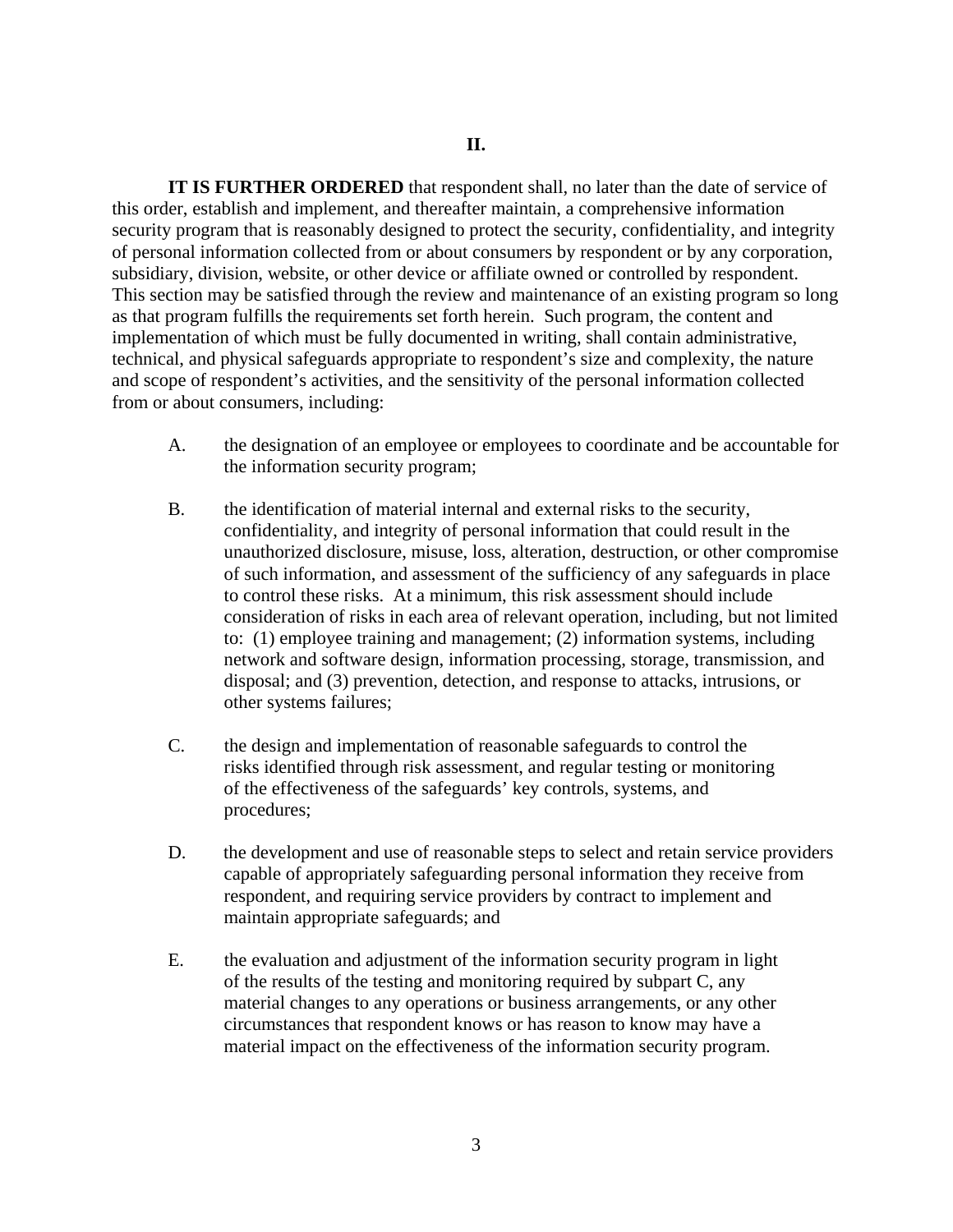**IT IS FURTHER ORDERED** that, in connection with its compliance with Part II of this order, respondent shall obtain initial and biennial assessments and reports ("Assessments") from a qualified, objective, independent third-party professional, who uses procedures and standards generally accepted in the profession. Professionals qualified to prepare such assessments shall be: a person qualified as a Certified Information System Security Professional (CISSP) or as a Certified Information Systems Auditor (CISA); a person holding Global Information Assurance Certification (GIAC) from the SANS Institute; or a qualified person or organization approved by the Associate Director for Enforcement, Bureau of Consumer Protection, Federal Trade Commission, Washington, D.C. 20580. The reporting period for the Assessments shall cover: (1) the first one hundred and eighty (180) days after service of the order for the initial Assessment, and (2) each two (2) year period thereafter for twenty (20) years after service of the order for the biennial Assessments. Each Assessment shall:

- A. set forth the specific administrative, technical, and physical safeguards that respondent has implemented and maintained during the reporting period;
- B. explain how such safeguards are appropriate to respondent's size and complexity, the nature and scope of respondent's activities, and the sensitivity of the personal information collected from or about consumers;
- C. explain how the safeguards that have been implemented meet or exceed the protections required by Part II of this order; and
- D. certify that the security program is operating with sufficient effectiveness to provide reasonable assurance that the security, confidentiality, and integrity of personal information is protected and has so operated throughout the reporting period.

Each Assessment shall be prepared and completed within sixty (60) days after the end of the reporting period to which the Assessment applies. Respondent shall provide the initial Assessment to the Associate Director for Enforcement, Bureau of Consumer Protection, Federal Trade Commission, Washington, D.C. 20580, within ten (10) days after the Assessment has been completed. All subsequent biennial Assessments shall be retained by respondent until the order is terminated and provided to the Associate Director for Enforcement within ten (10) days of request. Unless otherwise directed by a representative of the Commission, the initial Assessment, and any subsequent Assessments requested, shall be sent by overnight courier (not the U.S. Postal Service) to the Associate Director of Enforcement, Bureau of Consumer Protection, Federal Trade Commission, 600 Pennsylvania Avenue NW, Washington, D.C. 20580, with the subject line *In the matter of Cbr Systems, Inc.*, FTC File No.1123120. Provided, however, that in lieu of overnight courier, notices may be sent by first-class mail, but only if an electronic version of any such notice is contemporaneously sent to the Commission at Debrief@ftc.gov.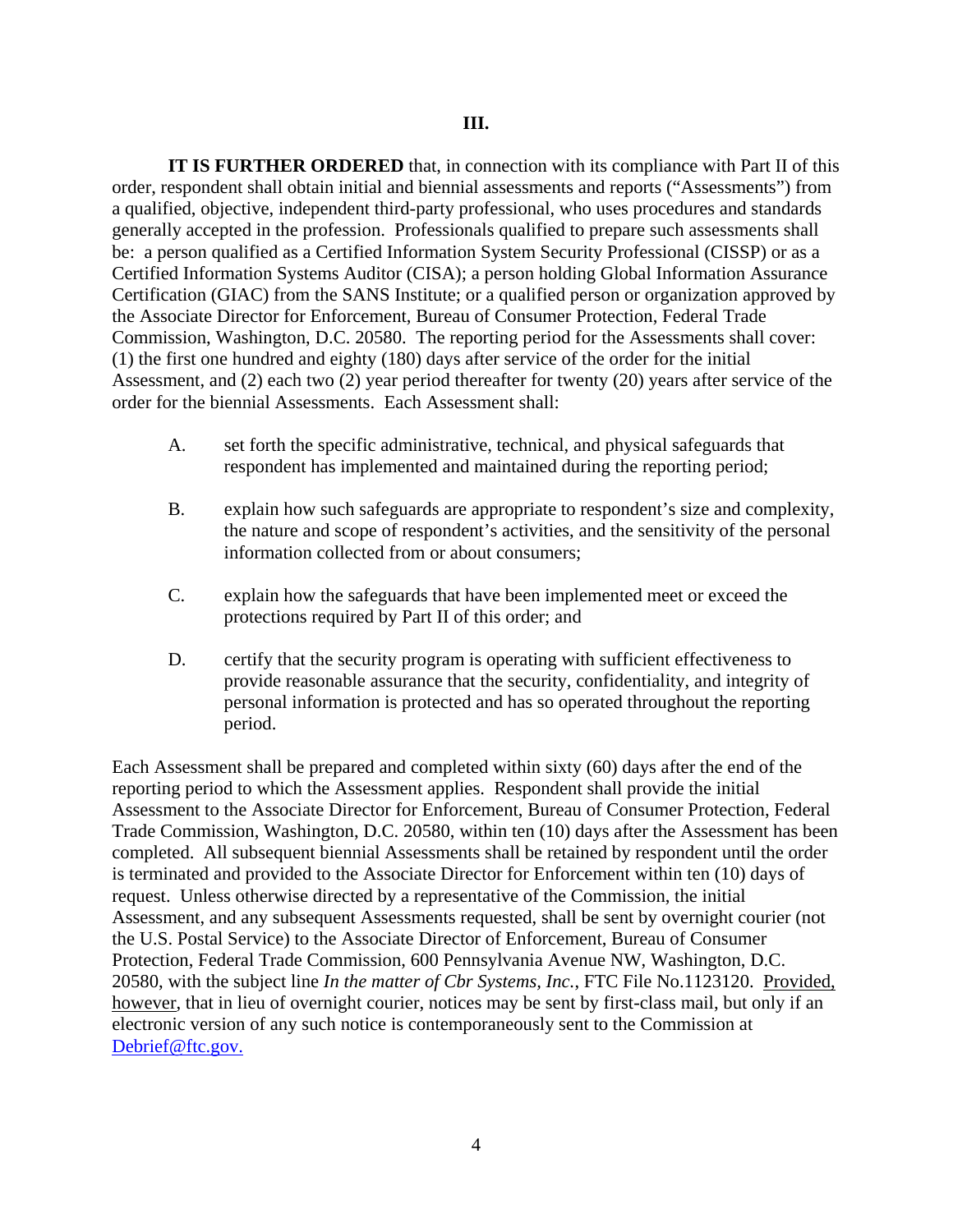# **IV.**

**IT IS FURTHER ORDERED** that respondent shall maintain and, upon request, make available to the Federal Trade Commission for inspection and copying:

- A. for a period of three (3) years after the date of preparation of each Assessment required under Part III of this order, all materials relied upon to prepare the Assessment, whether prepared by or on behalf of respondent, including but not limited to, all plans, reports, studies, reviews, audits, audit trails, policies, training materials, and assessments, and any other materials relating to respondent's compliance with Parts II and III of this order, for the compliance period covered by such Assessment;
- B. unless covered by IV.A, for a period of five (5) years from the date of preparation or dissemination, whichever is later, a print or electronic copy of each document relating to compliance with this order, including but not limited to:
	- 1. all advertisements and promotional materials containing any representations covered by this order, with all materials used or relied upon in making or disseminating the representation; and
	- 2. any documents, whether prepared by or on behalf of respondent, that contradict, qualify, or call into question compliance with this order.

## **V.**

**IT IS FURTHER ORDERED** that respondent shall deliver copies of the order as directed below:

- A. Respondent shall deliver a copy of this order to (1) all current and future principals, officers, directors, and managers, (2) all current and future employees, agents, and representatives having responsibilities relating to the subject matter of this order, and (3) any business entity resulting from any change in structure set forth in Part VI. Respondent shall deliver this order to such current personnel within thirty (30) days after service of this order, and to such future personnel within thirty (30) days after the person assumes such position or responsibilities. For any business entity resulting from any change in structure set forth in Part VI, delivery shall be at least ten (10) days prior to the change in structure.
- B. Respondent shall secure a signed and dated statement acknowledging receipt of this order, within thirty (30) days of delivery, from all persons receiving a copy of the order pursuant to this section.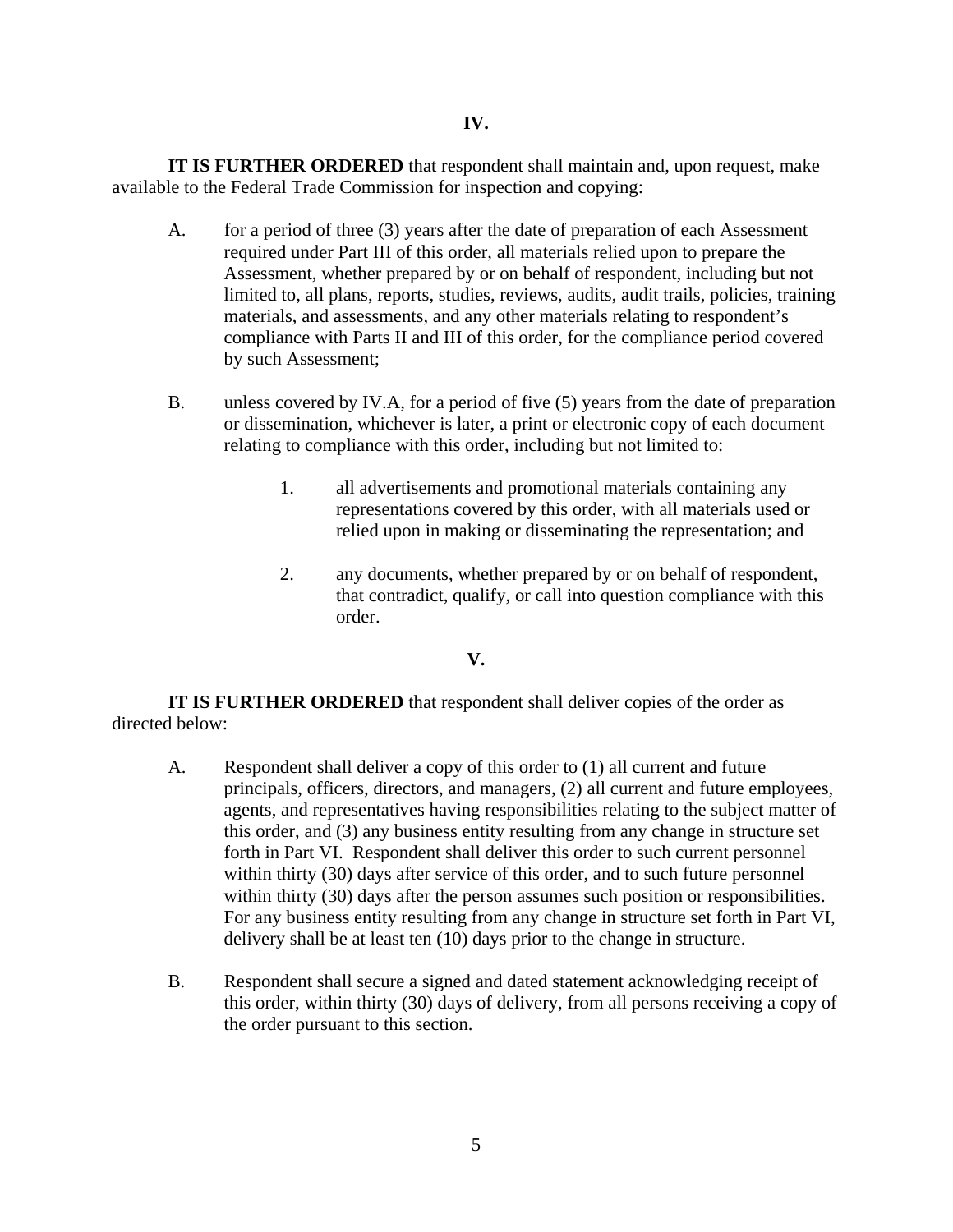**IT IS FURTHER ORDERED** that respondent shall notify the Commission at least thirty (30) days prior to any change in respondent that may affect compliance obligations arising under this order, including, but not limited to, a dissolution, assignment, sale, merger, or other action that would result in the emergence of a successor company; the creation or dissolution of a subsidiary, parent, or affiliate that engages in any acts or practices subject to this order; the proposed filing of a bankruptcy petition; or a change in either corporate name or address. Provided, however, that, with respect to any proposed change in the corporation about which respondent learns less than thirty (30) days prior to the date such action is to take place, respondent shall notify the Commission as soon as is practicable after obtaining such knowledge. Unless otherwise directed by a representative of the Commission, all notices required by this Part shall be sent by overnight courier (not the U.S. Postal Service) to the Associate Director of Enforcement, Bureau of Consumer Protection, Federal Trade Commission, 600 Pennsylvania Avenue NW, Washington, D.C. 20580, with the subject line *In the matter of Cbr Systems, Inc.*, FTC File No.1123120. Provided, however, that in lieu of overnight courier, notices may be sent by first-class mail, but only if an electronic version of any such notice is contemporaneously sent to the Commission at Debrief@ftc.gov.

#### **VII.**

**IT IS FURTHER ORDERED** that respondent, within sixty (60) days after the date of service of this order, shall file with the Commission a true and accurate report, in writing, setting forth in detail the manner and form of its compliance with this order. Within ten (10) days of receipt of written notice from a representative of the Commission, it shall submit additional true and accurate written reports.

#### **VIII.**

 This order will terminate on April 29, 2033, or twenty (20) years from the most recent date that the United States or the Federal Trade Commission files a complaint (with or without an accompanying consent decree) in federal court alleging any violation of the order, whichever comes later; provided, however, that the filing of such a complaint will not affect the duration of:

- A. Any Part in this order that terminates in less than twenty (20) years;
- B. This order's application to any respondent that is not named as a defendant in such complaint; and
- C. This order if such complaint is filed after the order has terminated pursuant to this Part.